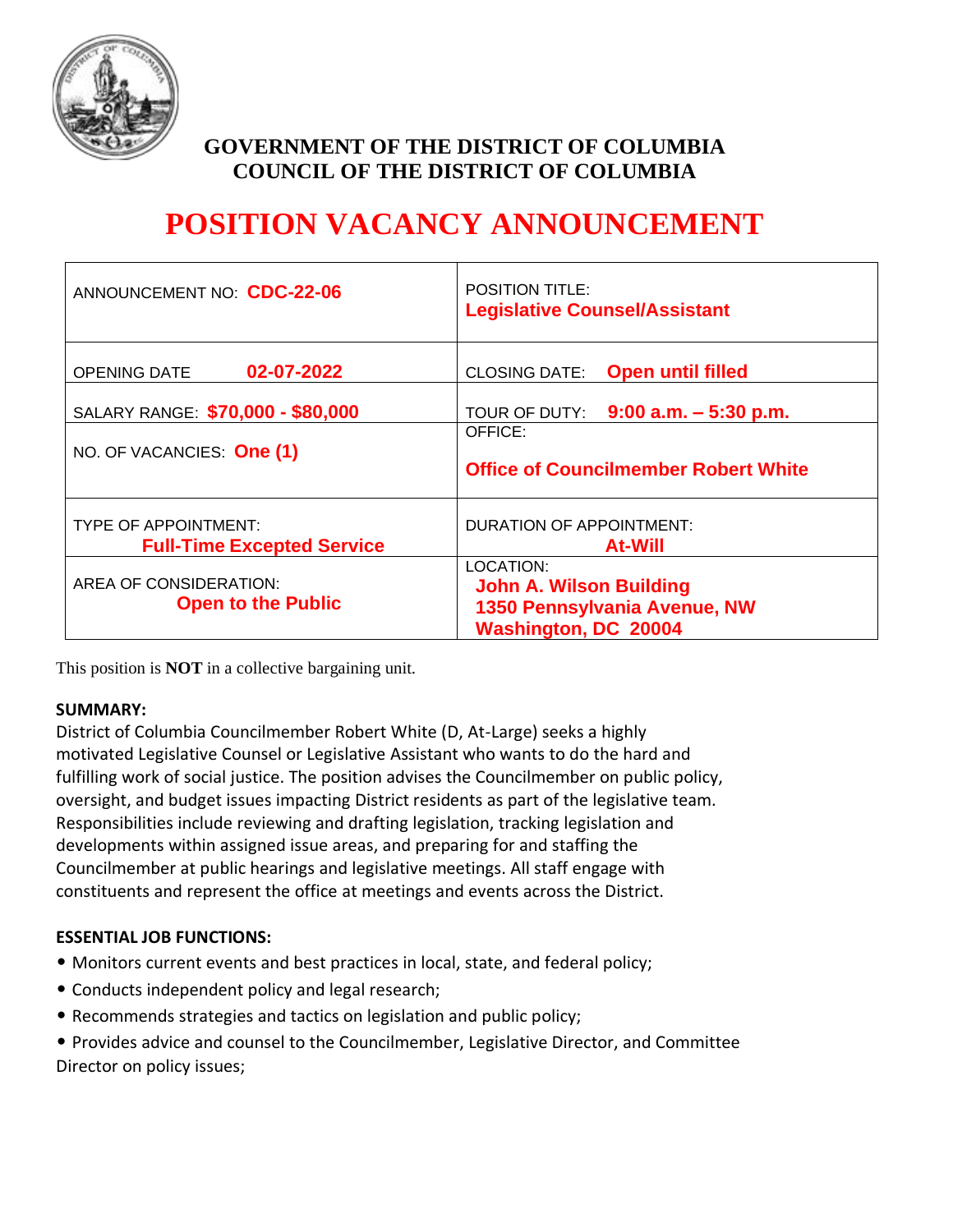- Drafts legislation on assigned topics in collaboration with stakeholders;
- Monitors legislative activity for the Councilmember;
- Oversees the progression of bills with which the Councilmember is involved;
- Prepares the Councilmember for public hearings on bills, budget and performance oversight hearings, and legislative meetings;
- Builds relationships with District and federal agencies, interest groups, advocates, Council and Executive staff, constituents, and residents;
- Meets and corresponds with groups of constituents or other office visitors;
- Analyzes and recommends changes to agency budgets;
- Conducts oversight of District agencies to ensure agency compliance with District law and Council mandates and to improve government efficiency;
- Prepares policy memoranda, written remarks, talking points, press releases, and fact sheets on the work of the office and the Councilmember;
- Administers hearings, committee meetings, and other procedures as part of the legislative, budget, and oversight processes;
- Maintains a professional working relationship with the Councilmember, staff, and constituents; and
- Performs other duties as assigned.

# **QUALIFICATIONS:**

• A Bachelor's degree in a relevant field; J.D. or demonstrated experience in legislative analysis, drafting, public policy, and advocacy preferred; and

• Demonstrated working knowledge of District matters.

## **SKILLS AND KNOWLEDGE REQUIRED:**

• The successful applicant for this position will contribute to the execution of the Councilmember's vision to make our government a tool for social justice, and possesses the following attributes:

o The temperament to communicate with a variety of personalities in a tactful and professional manner;

o Excellent oral and written communication skills; legislative analysis and drafting, and public policy experience preferred;

- o Strong critical thinking skills;
- o The ability to manage multiple projects simultaneously;
- $\circ$  Works efficiently while prioritizing tasks and managing short deadlines; and
- o The ability to work well under pressure, handle stress effectively, and thrive in a fast-paced environment.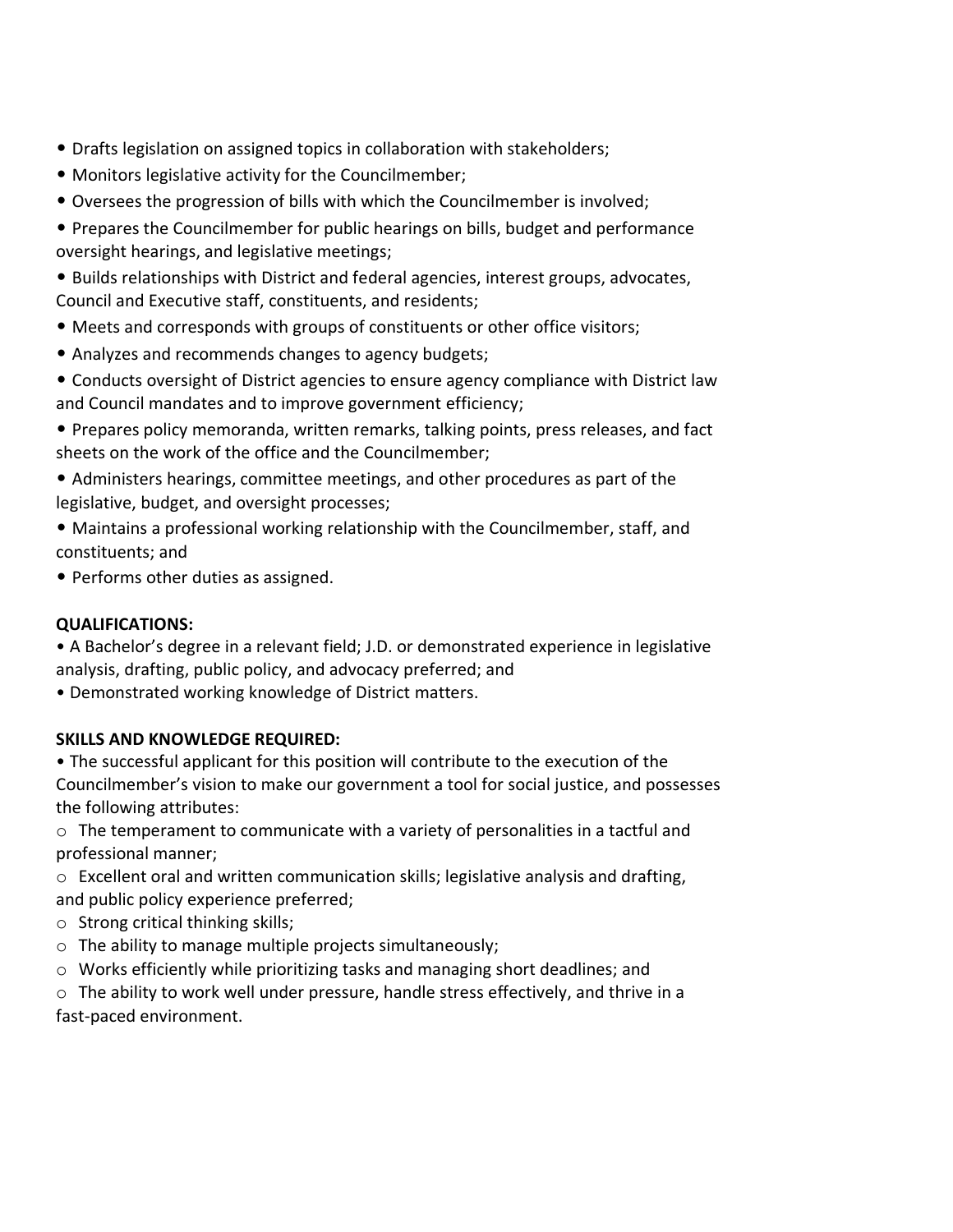#### **HOW TO APPLY:**

All packages must include: A. Cover Letter B. Resume C. Three References **Please submit application package materials to Angela Fowlkes, Chief of Staff, at afowlkes@dccouncil.us.**

**DOMICILE REQUIREMENT:** An appointee to the Excepted Service is required to be domiciled in the District of Columbia at the time of his or her appointment or become a domiciliary of the District of Columbia within 180 days of appointment and shall maintain such domicile during the entire period of appointment. (D.C. Official Code §§ 1- 609.06(a) and 1-610.59; and 6 DCMR B 305.)

#### **SALARY AND BENEFITS:**

The Council of the District of Columbia offers a compensation package that includes a competitive salary; medical, dental, and vision coverage; long- and short-term disability program; a 457(b) program with a 3 percent employer match and a 5 percent entirely-employer funded contribution; 13 to 26 days of annual leave, based on years of employment; 13 days of sick leave; 8 weeks of paid family leave; 11 paid holidays; subsidized public transportation and bikeshare membership; subsidized use of an off-site gym.

#### **COVID-19 VACCINATION POLICY**

The highest priority for the Council of the District of Columbia ("Council") is providing a safe and healthy workplace for our employees. To ensure a continued focus on our employees' well-being, as well as the health and safety of our volunteers, contractors and visitors we have devised this mandatory COVID-19 vaccination policy. Our goal is to mitigate the potential for transmission of COVID-19 in our workplace and that requires full cooperation among all parties. In light of medical and scientific data that confirms the safety and effectiveness of the COVID-19 vaccines, and to safeguard Council employees, volunteers, contractors, and visitors, the COVID-19 vaccine is mandatory for all employees, volunteers and contractors providing on-site services, except those with an approved religious or medical use exemption. All new hires must present proof they have been fully vaccinated against COVID-19 no later than one week prior to their start date or submit a Request for Vaccine Exemption Accommodation Form.

**DRUG-FREE WORKPLACE:** Pursuant to the requirements of the Drug-Free Workplace Act of 1988, the individual selected to fill this position will, as a condition of employment, be required to notify his/her immediate supervisor, in writing, not later than five (5) days after conviction of or a plea of guilty to a violation of any criminal drug statute occurring in the workplace.

**EEO Statement:** The District of Columbia government is an equal opportunity employer. Equal Opportunity Employer: All qualified candidates will receive consideration without regard to race, color, religion, national origin, sex, age, marital status, personal appearance, sexual orientation, family responsibilities, matriculation, physical handicap, or political affiliation.

Notice of Non-Discrimination: In accordance with D.C. Human Rights Act of 1977, as amended, D.C. Official Code, Section 2-1401.01 et. seq., (Act) the District of Columbia does not discriminate on the basis of actual or perceived: race color, religion, national origin, sex, age, marital status, personal appearance, sexual orientation, gender identity or expression, familial status, family responsibilities, matriculation, political affiliation, genetic information, disability, source of income, or place of residence or business. Sexual harassment is a form of sex discrimination which is also prohibited by the Act. In addition, harassment based on any of the above protected categories is prohibited by the Act. Discrimination in violation of the Act will not be tolerated. Violators will be subject to disciplinary action.